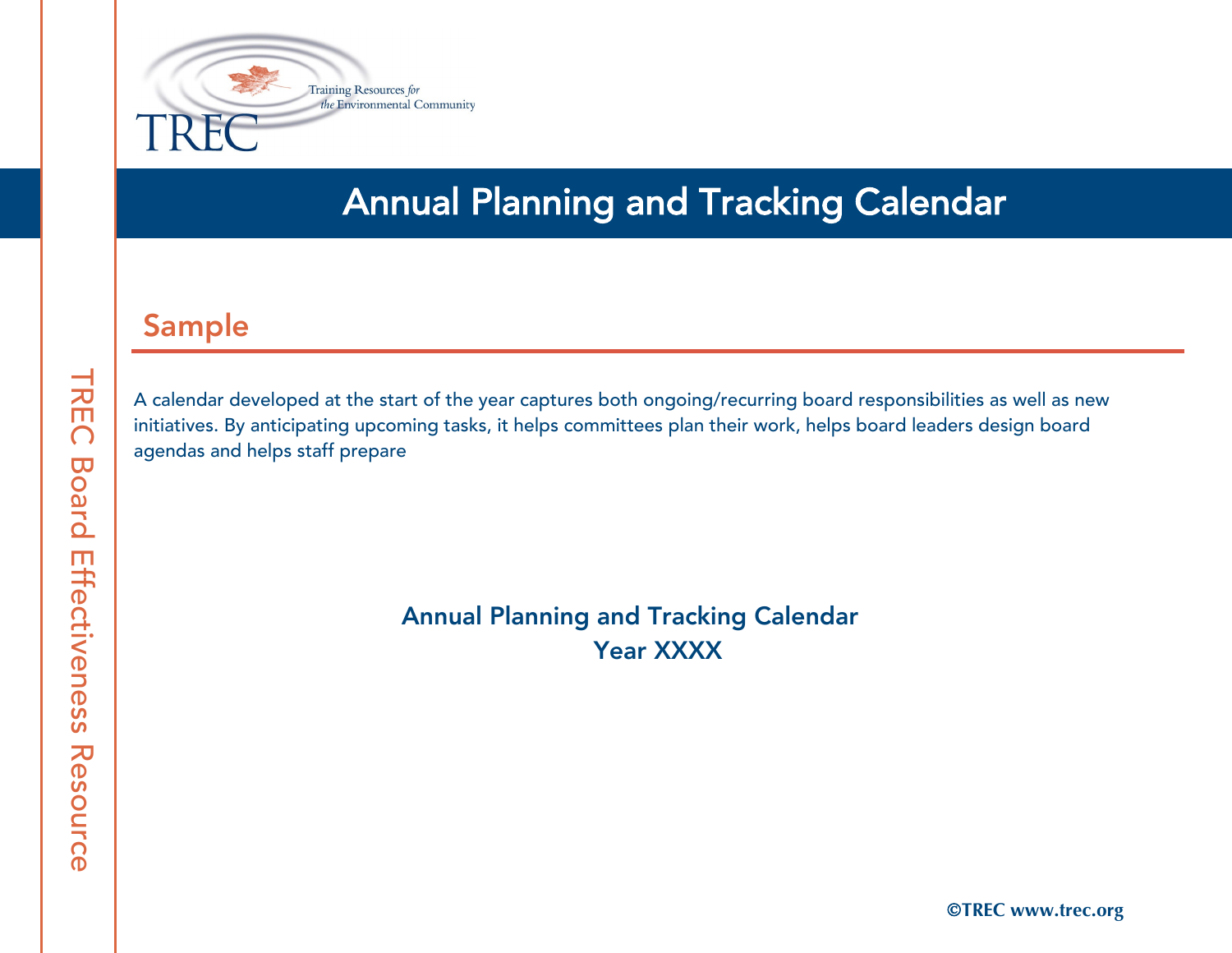| <b>MONTH</b> | <b>STAFF: managing the current</b>                                                              | <b>STAFF: Planning for the new</b> | <b>BOARD of DIRECTORS</b>                                                                                                                                                                                                                                                                                                                                                    |
|--------------|-------------------------------------------------------------------------------------------------|------------------------------------|------------------------------------------------------------------------------------------------------------------------------------------------------------------------------------------------------------------------------------------------------------------------------------------------------------------------------------------------------------------------------|
|              | year                                                                                            | year                               |                                                                                                                                                                                                                                                                                                                                                                              |
| January      |                                                                                                 |                                    | January 28 CONFERENCE CALL<br>·Board reviews prior year year-end<br>financial report<br>· Board approves budget & gets copy of<br>final AOP (Annual Operating Plan)                                                                                                                                                                                                          |
| February     |                                                                                                 |                                    |                                                                                                                                                                                                                                                                                                                                                                              |
| March        |                                                                                                 |                                    | March 5 - 7 (location)<br><b>BOARD MEETING</b><br>• Board reviews monthly program<br>report                                                                                                                                                                                                                                                                                  |
| April        |                                                                                                 |                                    |                                                                                                                                                                                                                                                                                                                                                                              |
| May          | May 19 - 20 STAFF MEETING<br>· Review progress on key workplan goals<br>and reconfirm or change |                                    |                                                                                                                                                                                                                                                                                                                                                                              |
| June         | • Staff review monthly program expenses<br>(actual vs. budget)                                  |                                    | June 3 (conference call)<br><b>BOARD MEETING &amp; AGM</b><br>• Approval of audited financial<br>statements for both corps<br>• Strategic plan review at Board meeting<br>o How did we do against key program<br>& org goals for the year?<br>o What are the possible priorities for<br>AOP for coming year?<br>o Where do we clearly need to change<br>our approach? Goals? |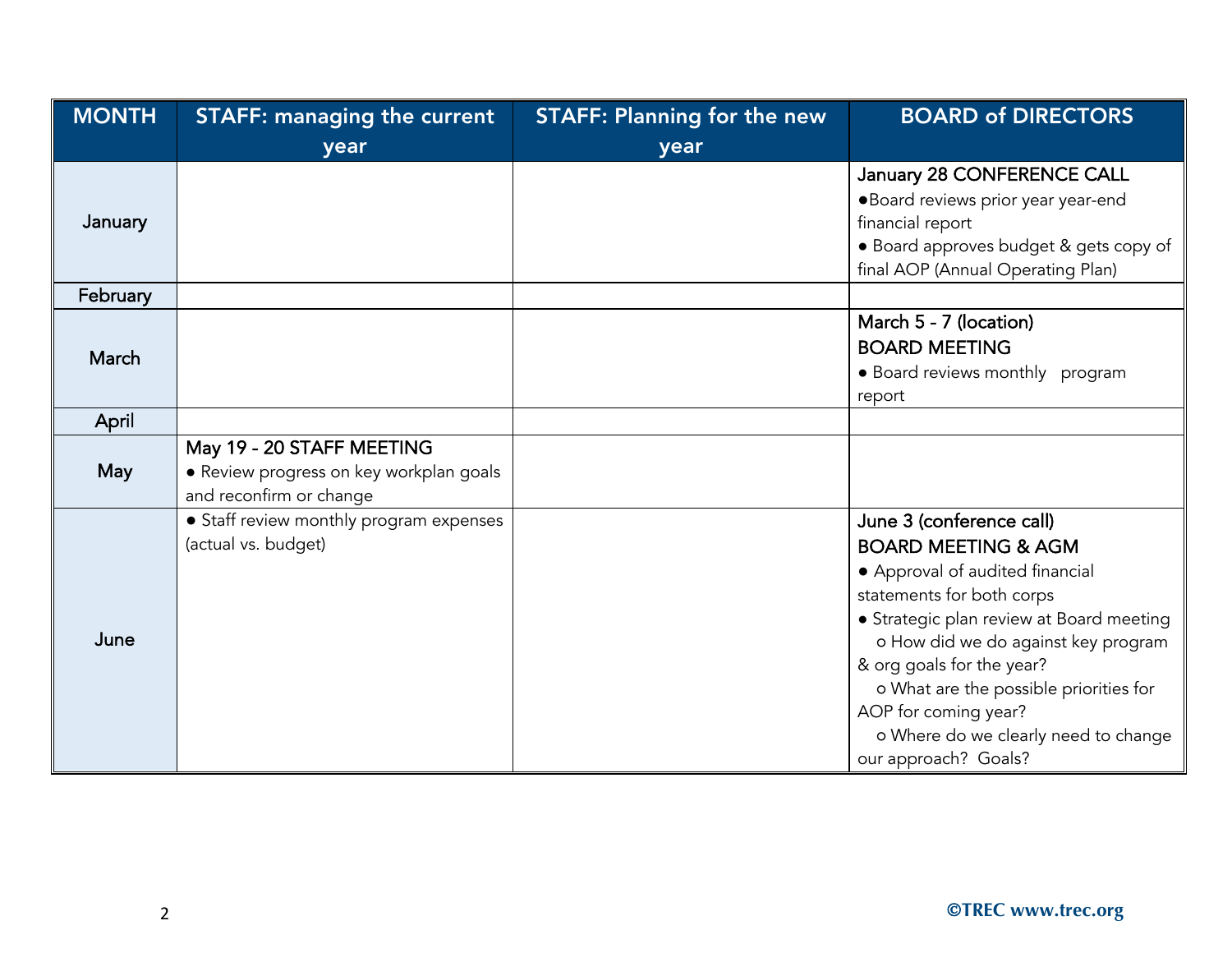| July      | • 2 <sup>nd</sup> quarter expense budget-to-actual<br>report prepared, circulated to staff; staff<br>identify budget and workplan revisions<br>for their program areas in time for<br>· Review YTD composite budget; discuss<br>and agree on significant program<br>expense budget changes; Directors<br>review AOP and adjust expenses by<br>program area to reflect changing |                                                                                                                                                                                                                                                                                                                                                                                                                    | • Board reviews monthly program report                                                                       |
|-----------|--------------------------------------------------------------------------------------------------------------------------------------------------------------------------------------------------------------------------------------------------------------------------------------------------------------------------------------------------------------------------------|--------------------------------------------------------------------------------------------------------------------------------------------------------------------------------------------------------------------------------------------------------------------------------------------------------------------------------------------------------------------------------------------------------------------|--------------------------------------------------------------------------------------------------------------|
|           | priorities, funding changes; AOP updated                                                                                                                                                                                                                                                                                                                                       |                                                                                                                                                                                                                                                                                                                                                                                                                    |                                                                                                              |
| August    |                                                                                                                                                                                                                                                                                                                                                                                | • Dev Dir. will prepare draft next year's<br>revenue plan                                                                                                                                                                                                                                                                                                                                                          | August 19<br>Development & Operations<br>Committees meet jointly to review<br>draft next year's revenue plan |
| September | September 15 - 17<br><b>STAFF MEETING</b><br>• Review progress on key workplan goals<br>and reconfirm or change<br>• Staff review monthly program expenses<br>(actual vs. budget)                                                                                                                                                                                              | September 15 - 17<br><b>STAFF MEETING</b><br>• Staff starts planning major workplan<br>goals for next year<br>• Program staff develop draft workplans<br>and expense budgets for the coming<br>year<br>· Dev. Dir. refines next year's revenue<br>plan<br>• Fin. Dir. compiles composite draft<br>budget (by mid-October)<br>• Directors review draft budget and<br>identify revisions needed (by mid-<br>October) |                                                                                                              |